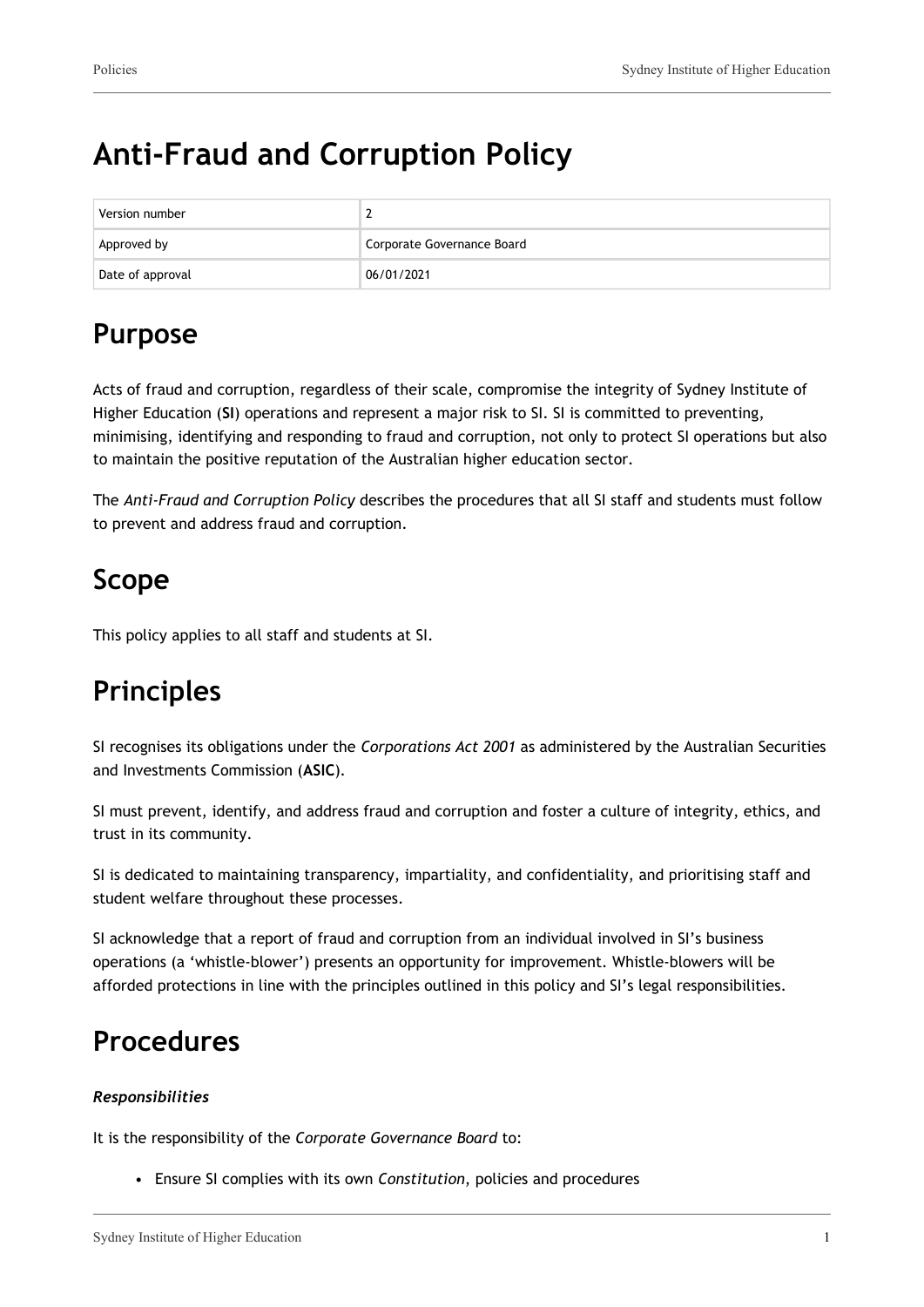- Maintain up-to-date knowledge of and ensure compliance with relevant Australian laws and regulations
- Inform all staff and students of their rights and responsibilities through induction, orientation, and ongoing training and education
- Regularly review the policies and procedures surrounding fraud and corruption
- Inform staff and students of any changes to policies and procedures
- Review and address reports of fraud and corruption
- Address the underlying causes of incidents and direct *Executive Management Team* staff to take specific action or revise policies or processes in light of incidents discovered.

The *Corporate Governance Board* will delegate certain responsibilities to other positions and bodies within SI. Refer to the *Corporate Governance Policy* and *Delegations of Authority Policy.*

All staff are expected to:

- Abide by general professional and ethical standards
- Understand the policies and procedures surrounding fraud and corruption
- Take all reasonable steps to prevent fraud and corruption, such as declaring conflicts of interest
- Report instances of fraud and corruption in good faith.

### *Prevention and mitigation*

Key to preventing and minimising the risk of fraud and corruption is a suite of general measures as outlined below:

- Effective risk management processes as per the *Risk Management Policy* and *Business Continuity Plan*
- Ensuring that all those involved in operations at SI are fully informed of their rights and responsibilities through codes of conduct, induction, orientation, and ongoing training and information sessions.
- Maintaining an incident database in which all instances of fraud or corruption are recorded, monitored, and referred to in developing changes to policies and procedures
- Maintaining ongoing internal reporting and auditing processes
- Undertaking regular independent audits of SI finances by a qualified Auditor.

Furthermore, SI has identified the following high-risk areas for fraud and corruption and corresponding measures to prevent and minimise the risk of incidents.

#### **Governance**

SI has delegations and reporting system which ensures appropriate oversight and reporting to upper management and the *Corporate Governance Board* with regard to financial decision making.

SI will ensure that conflicts of interest in governance matters are swiftly and appropriately resolved, as per the *Conflict of Interest Policy.*

### **Accounting, payroll, and procurement**

In addition to the governance arrangements described above, SI will maintain sound financial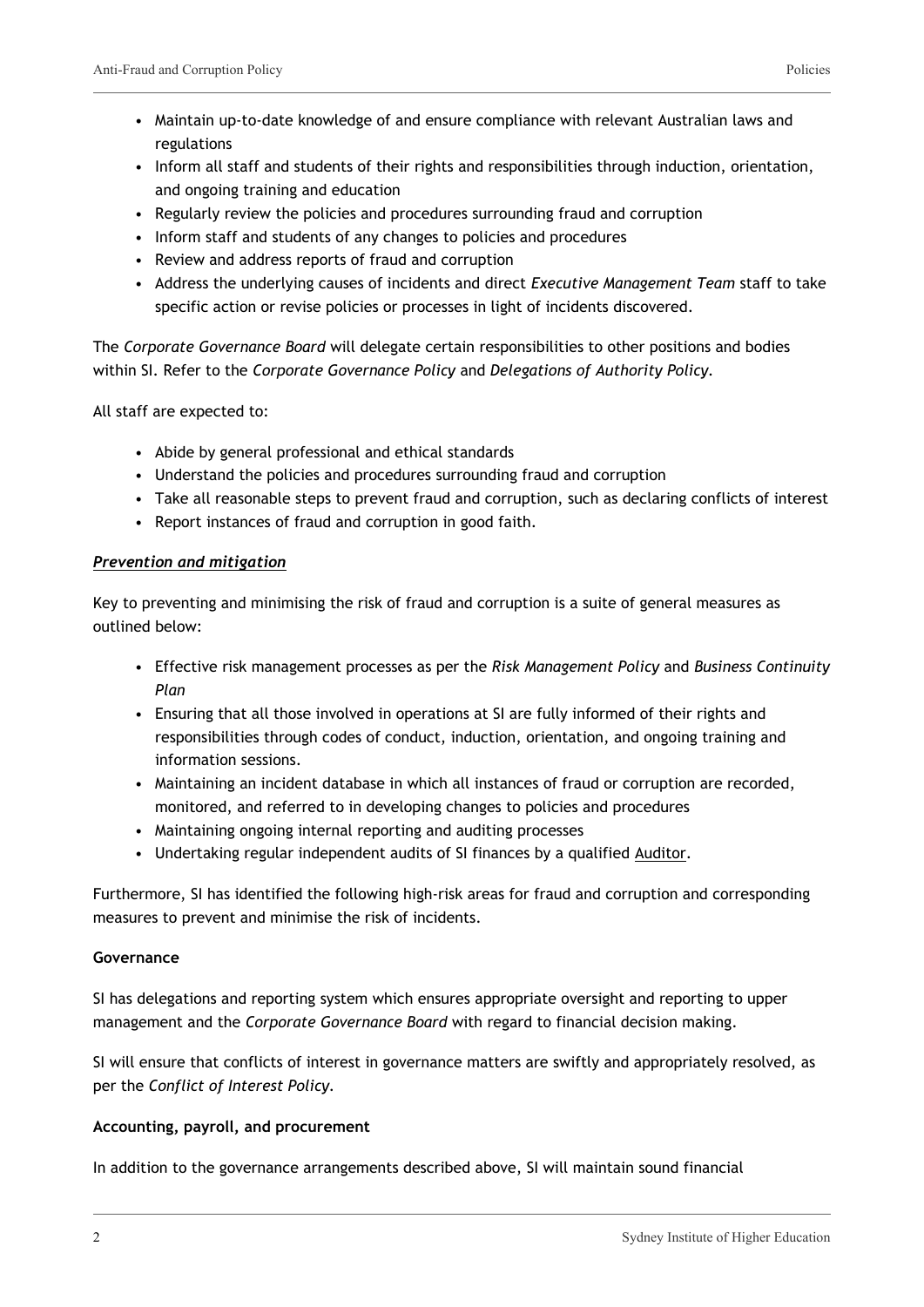#### management processes as per the *Financial Management Policy.*

#### **Legal and regulatory non-compliance**

SI will monitor laws and regulations and ensure that SI policies and procedures are compliant, as outlined in the *Compliance Framework Policy.*

#### **Recruitment**

SI will ensure that recruitment processes are impartial and based on merit as per the *Workforce Policy.*

#### **Staff training**

Training, support, and professional development will be offered to all staff members. Those involved in financial decision-making will be provided with specific financial management training and support.

#### **Delegation of authority**

A framework of delegations of authority will be implemented within SI to ensure that staff members with the appropriate seniority handle decision-making. See *Delegation of Authority Policy* and *Delegations Register* for more information.

#### **Academic misconduct**

As per the *Misconduct Policy,* SI will implement policies and procedures to prevent and address instances of academic misconduct. In addition to this, the *Intellectual Property Policy* and *Copyright Policy* establish clear procedures to safeguard against breach of intellectual property and copyright law infringements.

#### **Student admissions and records**

SI has established a suite of policies to safeguard against fraud and corruption in student admissions and records, including the *Falsification of Documentation Policy, Degree Issuance and Replacement Policy, Admissions Policy,* and *Data and Records Integrity Policy.*

### *Identification*

#### **Identification through monitoring activities**

Fraud and corruption may be identified during the *Corporate Governance Board* review of reports from SI departments, or by the independent Auditor. In these cases, the *Corporate Governance Board* will instigate an investigation driven either by a senior staff member or someone independent of SI.

#### **Reporting**

All members of SI community are expected to report any instances of fraud or corruption or suspicious circumstances that may indicate an instance of fraud or corruption. Staff may be held liable if they do not report an incident that they have witnessed.

Reports should be made to internal or external Auditor, a member of the *Audit and Risk Committee* or *Executive Management Team*. Reports may be submitted via three means: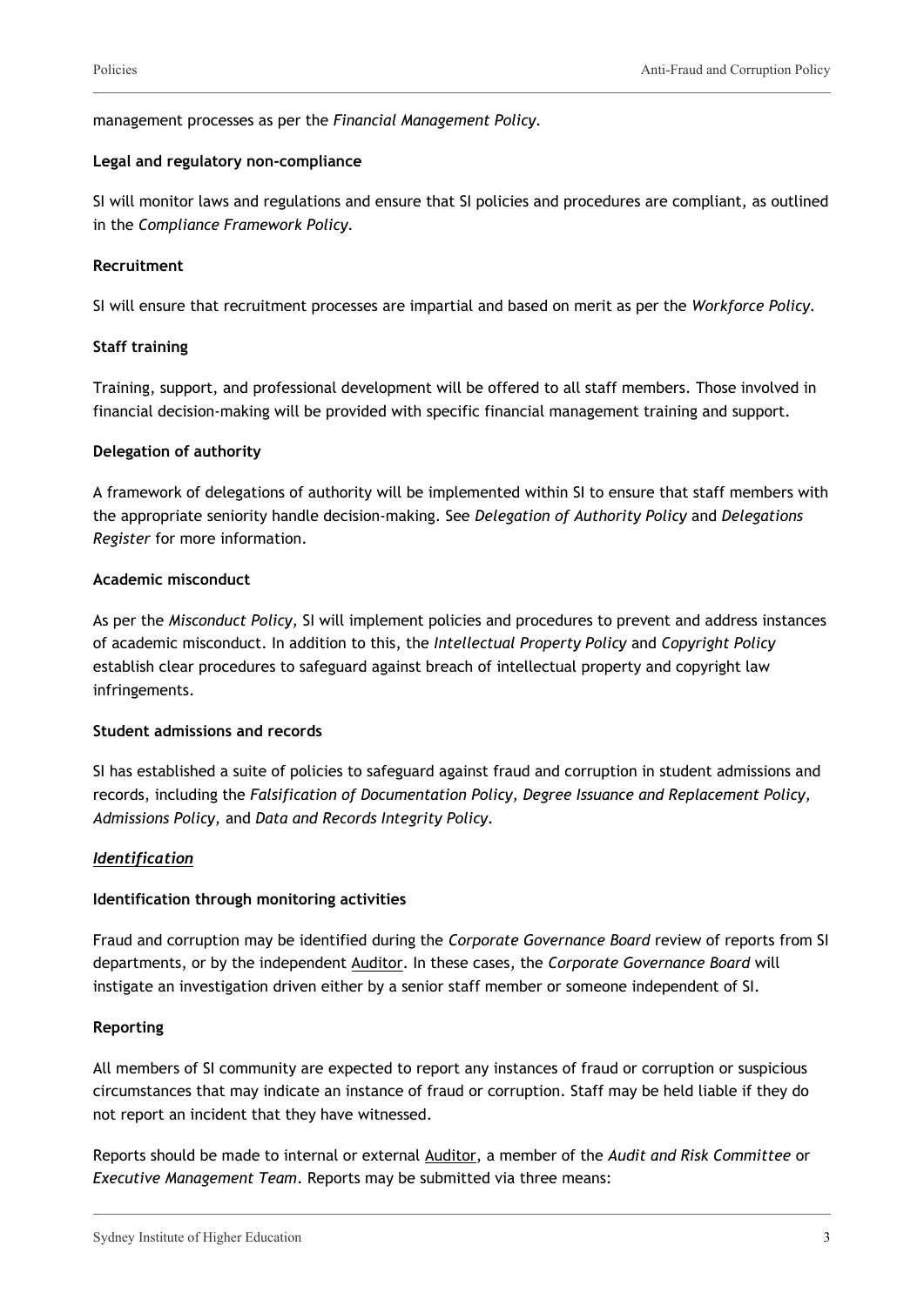- 1. Email
- 2. Face-to-face meeting with an *Executive Management Team* member
- 3. Externally to the Australian Securities and Investment Commission ([http://www.asic.gov.au/](http://www.asic.gov.au/report-misconduct) [report-misconduct\)](http://www.asic.gov.au/report-misconduct).

#### **Whistle-blower protection**

Any member of the SI community who reports acts of fraud and corruption will be afforded the following rights:

- Their identity will be kept completely confidential
- SI will continue to treat them as employees equal to all other employees
- They will not be subjected to any kind of reprisal in response to their report by SI.
- SI will, to the best of its ability, protect them from reprisal by others.

#### *Response*

Anyone accused of fraud or corruption will be treated with the principles of natural justice and will thus have the opportunity to present their case to a committee.

Disciplinary measures may include:

- Suspension
- Expulsion or termination of contract
- For more serious offences, the incident may be handled by law enforcement authorities

In the event that an incident must be reported to the police or regulatory bodies, SI will cooperate fully and provide the documents required for their investigation.

SI will seek legal advice for any attempt to recover losses incurred in due to fraud or corruption.

Once the incident is resolved, a report summarising the proceedings will be finalised, added to the incident database, and circulated to the relevant stakeholders. Based on the report of events, the *Audit and Risk Committee* will investigate SI policies and procedures and recommend changes to the *Corporate Governance Board* to address any issues or loopholes.

### **Policy Implementation and Monitoring**

The *Corporate Governance Board* delegates responsibility for the day-to-day implementation of this policy to the *Audit and Risk Committee*.

The *Corporate Governance Board* will review all periodic reports from relevant committees and staff members, in accordance with the *Compliance Calendar*.

Additionally, the *Corporate Governance Board* will review all relevant student complaints, concerns raised by staff members, and instances of student or staff misconduct on an ongoing basis.

Based on these monitoring activities, the *Corporate Governance Board* must ensure that findings are taken into account in planning, quality assurance and improvement processes.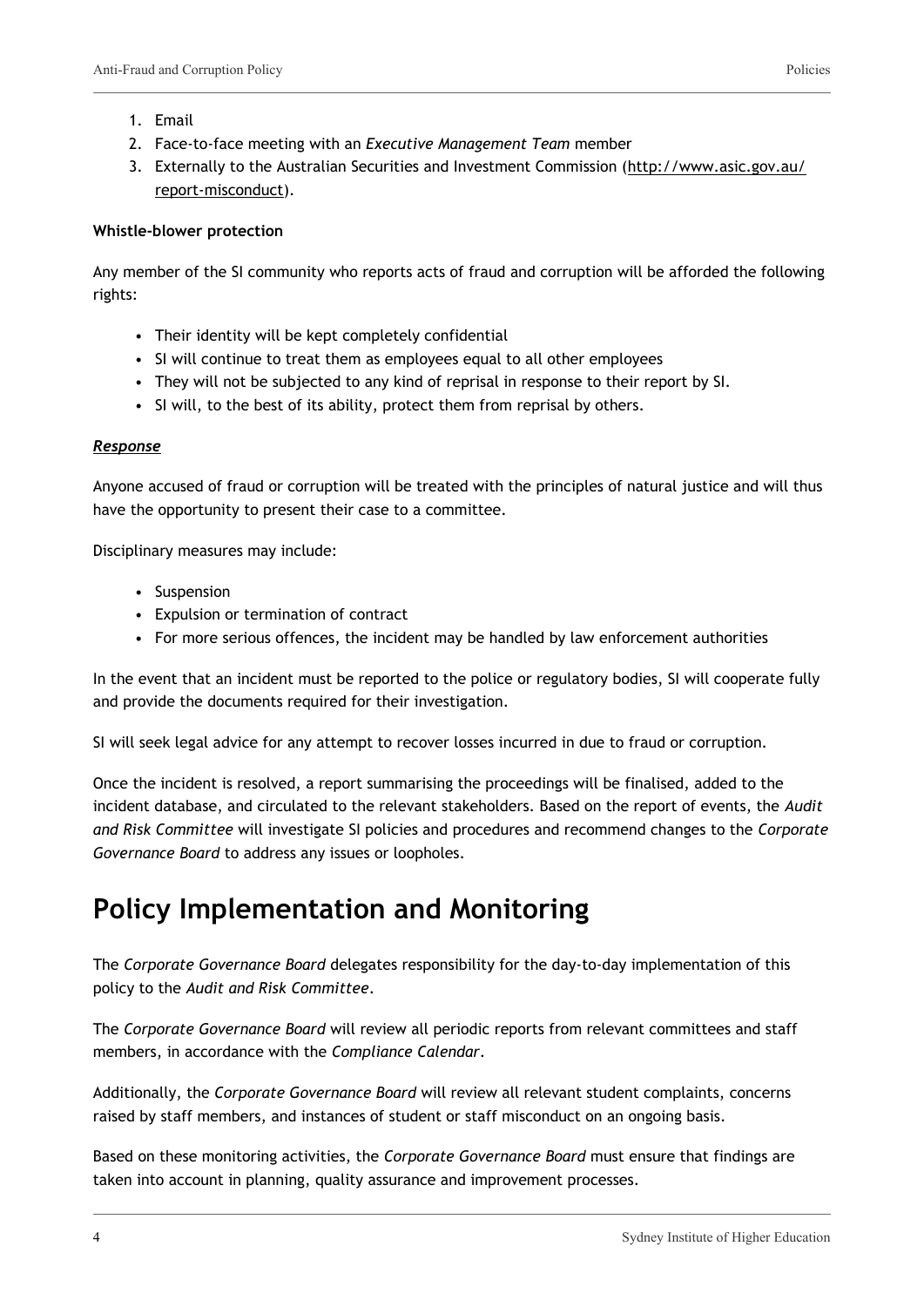## **Definitions**

**Corporate governance:** The framework of structures, rules, relationships, systems and processes through which authority is delegated, accountability is maintained, the directions and targets of the higher education provider are determined and implemented, performance is monitored, risks are identified and managed, and corporate culture is developed.

**Corporate Governance Board:** the governing body responsible for oversight of all higher education operations, including the ongoing viability of the institution and the quality of its higher education delivery. The *Corporate Governance Board* guides management and delegates responsibility for academic matters to the *Academic Board*.

**Corruption:** A dishonest act contrary to the interests of SI and which abuses a position of power or inside information.

**Delegations Register:** A schedule that defines the amounts, duties and responsibilities for transactions and to who authority has been delegated by the *Corporate Governance Board*.

**Fraud:** A dishonest act in which an individual or individuals obtain material benefit by deceptive means.

**SI Community:** Consists of staff, students and other stakeholders of SI.

### **Review schedule**

This policy will be reviewed by the *Corporate Governance Board* every three years.

| Version History |                            |                |                                |                   |
|-----------------|----------------------------|----------------|--------------------------------|-------------------|
| Version number: | Approved by:               | Approval date: | Revision notes:                | Next review date: |
|                 | Corporate Governance Board | 13/11/2017     |                                | 13/11/2020        |
|                 | Corporate Governance Board | 06/01/2021     | No change.<br>Periodic Review. | 06/01/2024        |

| ▲ Related Documents  |                                            |  |
|----------------------|--------------------------------------------|--|
| $\bullet$            | Academic and Professional Integrity Policy |  |
| $\ddot{\phantom{1}}$ | <b>Admissions Policy</b>                   |  |
| $\bullet$            | Anti-Fraud and Corruption Policy           |  |
| $\bullet$            | <b>Compliance Framework Policy</b>         |  |
| ☞                    | <b>Conflict of Interest Policy</b>         |  |
| ☞                    | Copyright Policy                           |  |
| ☞                    | Corporate Governance Policy                |  |